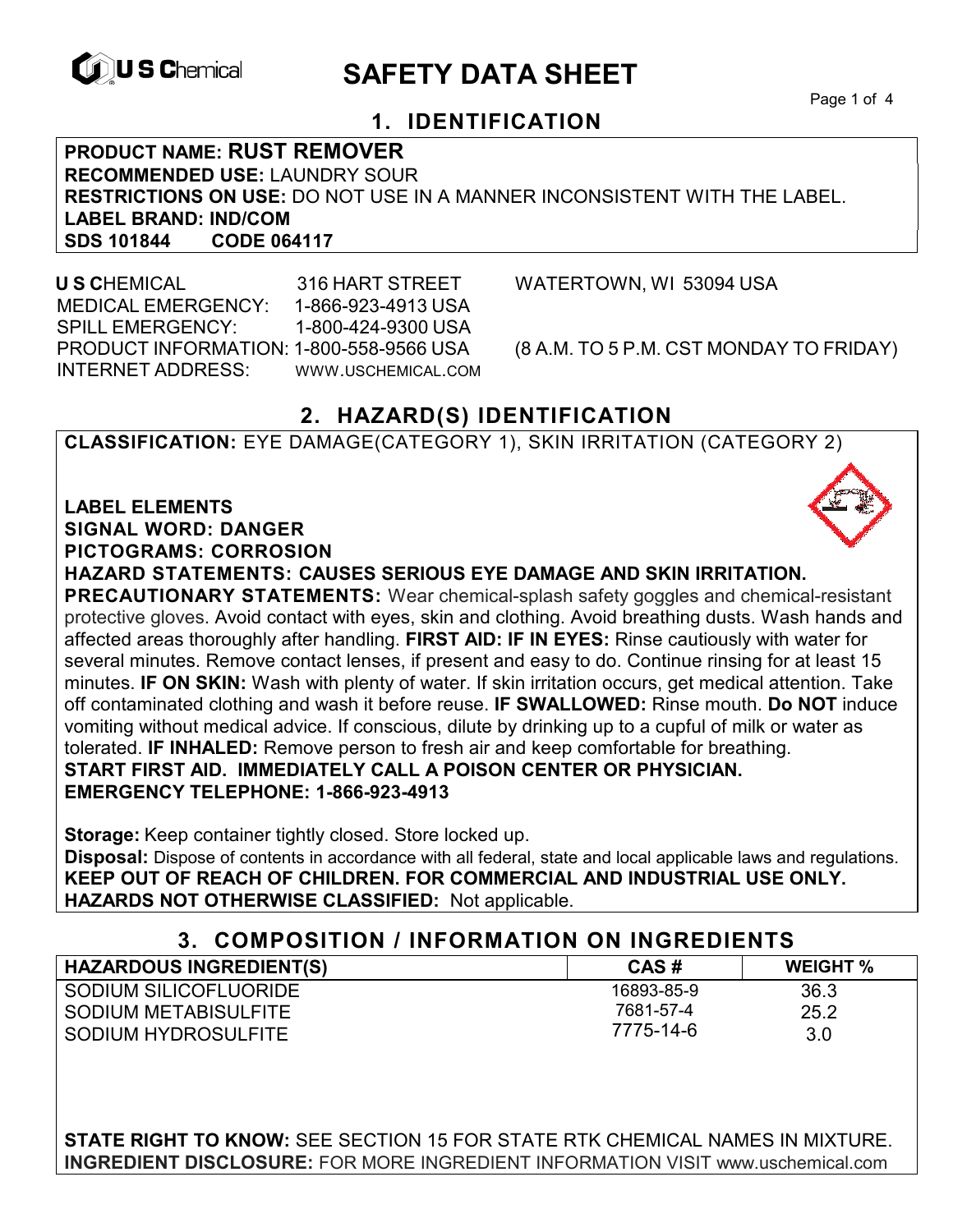### **4. FIRST-AID MEASURES** Page 2 of 4

**IF IN EYES:** RINSE CAUTIOUSLY WITH WATER FOR SEVERAL MINUTES. REMOVE CONTACT LENSES, IF PRESENT AND EASY TO DO. CONTINUE RINSING FOR AT LEAST 15 MINUTES. **IF ON SKIN:** WASH WITH PLENTY OF WATER. IF SKIN IRRITATION OCCURS, GET MEDICAL ATTENTION. TAKE OFF CONTAMINATED CLOTHING AND WASH IT BEFORE REUSE. **IF SWALLOWED:** RINSE MOUTH. **Do NOT** INDUCE VOMITING WITHOUT MEDICAL ADVICE. IF CONSCIOUS, DILUTE BY DRINKING UP TO A CUPFUL OF MILK OR WATER AS TOLERATED. **IF INHALED:** REMOVE PERSON TO FRESH AIR AND KEEP COMFORTABLE FOR BREATHING. **START FIRST AID. IMMEDIATELY CALL A POISON CENTER OR PHYSICIAN. EMERGENCY TELEPHONE: 1-866-923-4913**

**MOST IMPORTANT SYMPTOMS / EFFECTS:** CAUSES SERIOUS EYE DAMAGE AND SKIN IRRITATION. MAY CAUSE BLINDNESS WITHOUT IMMEDIATE FIRST AID. HARMFUL IF SWALLOWED.

**MEDICAL CONDITIONS AGGRAVATED:** NONE KNOWN. **NOTE TO PHYSICIAN:** CALL 1-866-923-4913 FOR EXPOSURE MANAGEMENT ASSISTANCE.

### **5. FIRE-FIGHTING MEASURES**

**CHEMICAL HAZARDS:** EYE CORROSIVE AND SKIN IRRITANT. NON-FLAMMABLE. **COMBUSTION PRODUCT HAZARDS:** OXIDES OF CARBON AND OTHER FUMES. **METHODS:** SELECT EXTINGUISHER AND METHODS BASED ON FIRE SIZE AND TYPE. **EQUIPMENT:** WEAR SCBA AND FULL PROTECTIVE GEAR AS CONDITIONS WARRANT. **NFPA RATING:** HEALTH-3/FLAMMABILITY-0/ INSTABILITY-0/SPECIAL HAZARD-N.AP. **SUITABLE EXTINGUISHERS:** WATER, DRY CHEMICAL, CO2 OR FOAM SUITABLE FOR FIRE. **UNSUITABLE EXTINGUISHERS:** NO RESTRICTIONS BASED ON CHEMICAL HAZARDS.

# **6. ACCIDENTAL RELEASE MEASURES**

**PERSONAL PRECAUTIONS:** EVACUATE UNPROTECTED PERSONNEL FROM AREA. WEAR PERSONAL PROTECTION. SEE SECTION 8. RUBBER BOOTS RECOMMENDED. VENTILATE AREA IF NEEDED. BE CAREFUL NOT TO SLIP. WASH THOROUGHLY AFTER CLEAN-UP. **ENVIRONMENTAL PRECAUTIONS:** PREVENT SPILL FROM ENTERING DRAIN, STORM SEWER OR SURFACE WATERWAY. PREVENT WATER AND SOIL CONTAMINATION. **CLEAN-UP METHODS:** CAREFULLY SWEEP UP AND SHOVEL INTO DRY LABELED CONTAINERS WITHOUT RAISING DUST. MOVE CONTAINERS OUT OF SPILL AREA. AFTER SPILL COLLECTION, FLUSH AREA WITH WATER AND FOLLOW WITH NORMAL CLEAN-UP PROCEDURES.

# **7. HANDLING AND STORAGE**

**HANDLING:** FOLLOW ALL LABEL DIRECTIONS. INSTRUCT PERSONNEL ABOUT PROPER USE, HAZARDS, PRECAUTIONS, AND FIRST AID MEASURES. AVOID INHALATION, INGESTION, AND CONTACT WITH SKIN, EYES AND CLOTHING. DO NOT TASTE OR SWALLOW. REMOVE AND WASH CONTAMINATED CLOTHING AND FOOTWEAR BEFORE REUSE. PRODUCT RESIDUE MAY REMAIN IN EMPTY CONTAINERS. HANDLE CAREFULLY TO AVOID DAMAGING CONTAINER.

**STORAGE:** KEEP CONTAINER TIGHTLY CLOSED. STORE LOCKED UP. STORE AT AMBIENT TEMPERATURES IN A DRY AREA OUT OF DIRECT SUNLIGHT. ROTATE STOCK REGULARLY. KEEP AWAY FROM FOOD AND DRINK. KEEP OUT OF REACH OF CHILDREN.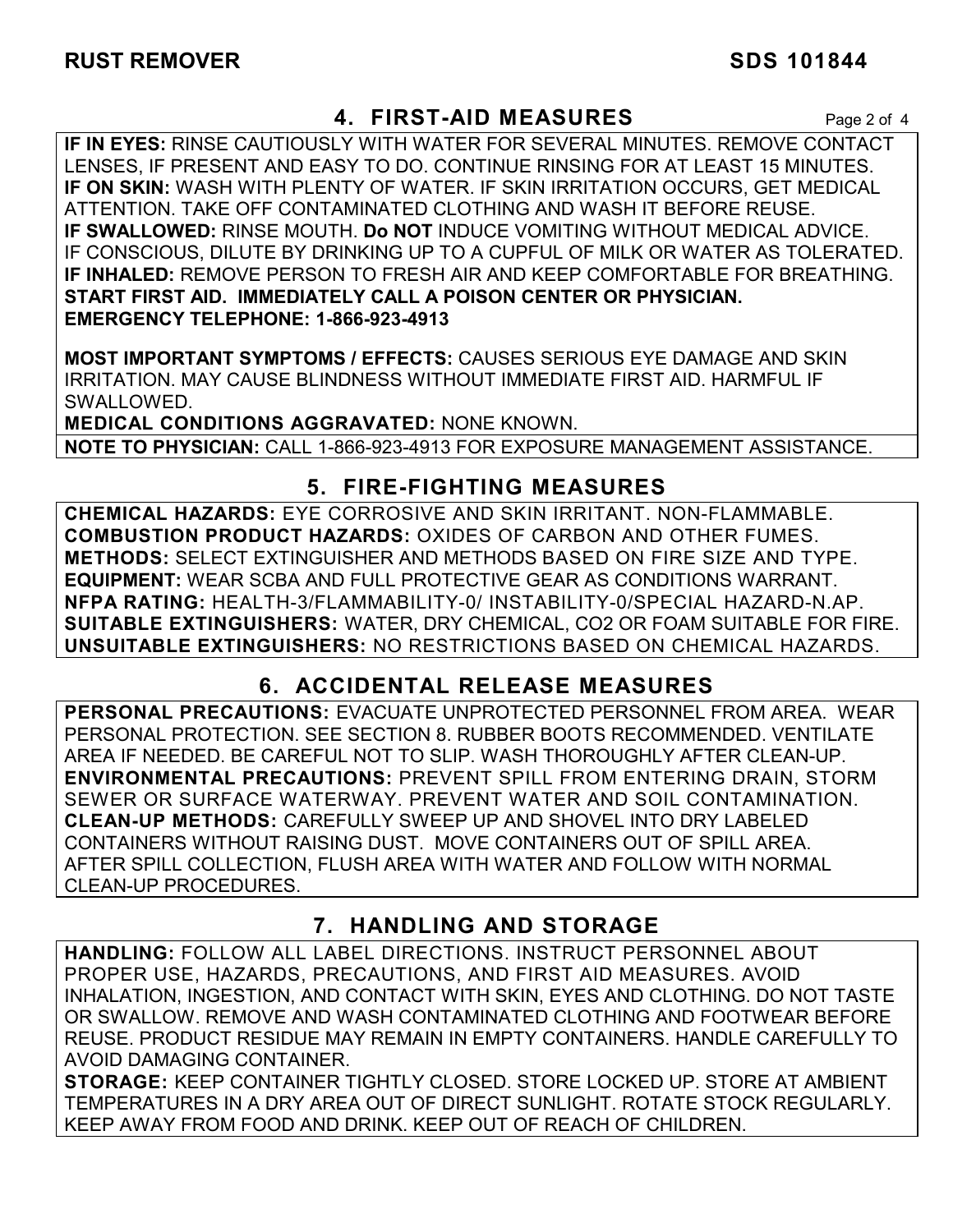#### RUST REMOVER SDS 101844

#### **8. EXPOSURE CONTROLS / PERSONAL PROTECTION** Page 3 of 4

**EXPOSURE LIMITS:** SODIUM SILICOFLUORIDE = 2.5 MG/M3 TWA FLUORIDES, AS F (ACGIH/OSHA) SODIUM METABISULFITE = 5 MG/M3 TWA (ACGIH) SODIUM HYDROSULFITE = NONE

**ENGINEERING CONTROLS:** GENERAL ROOM VENTILATION IS TYPICALLY ADEQUATE.

#### **PERSONAL PROTECTION**

**EYES:** CHEMICAL-SPLASH SAFETY GOGGLES.

**HANDS:** CHEMICAL-RESISTANT PROTECTIVE GLOVES (NITRILE, NEOPRENE OR RUBBER). **RESPIRATORY:** WEAR DUST MASK IF HANDLING CREATES AIR-BORNE DUST.

**FEET:** RUBBER BOOTS RECOMMENDED DURING SPILL CLEAN-UP.

**BODY:** PROTECTIVE EQUIPMENT NOT REQUIRED.

**HYGIENE MEASURES:** HANDLE IN ACCORDANCE WITH GOOD INDUSTRIAL HYGIENE AND SAFETY PRACTICE. TAKE OFF CONTAMINATED CLOTHING AND WASH IT BEFORE REUSE. WASH HANDS AND AFFECTED AREAS THOROUGHLY AFTER HANDLING. PROVIDE SUITABLE FACILITIES FOR QUICK DRENCHING OR FLUSHING OF THE EYES IN CASE OF CONTACT OR SPLASH HAZARD.

#### **9. PHYSICAL AND CHEMICAL PROPERTIES**

**APPEARANCE:** WHITE POWDER **ODOR:** WINTERGREEN **pH CONCENTRATE:** N.AP. **pH @ 2500 PPM SOLUTION:** 3.2 (ACIDIC) **pH @ USE DILUTION:** 6.0 **PHYSICAL STATE:** GRANULAR POWDER **RELATIVE DENSITY (WATER):** N.AV. **SOLUBILITY (WATER):** MODERATE **VAPOR PRESSURE:** N.AV. **VAPOR DENSITY:** N. AV. **VISCOSITY:** N.AP.

**AUTO-IGNITION TEMPERATURE:** N.AV. **DECOMPOSITION TEMPERATURE:** N.AV. **EXPLOSIVE LIMITS (LEL/UEL):** NONE **EVAPORATION RATE:** N.AV. **FLAMMABILITY (SOLID, GAS):** N.AP. **FLASH POINT:** NONE **INITIAL BOILING POINT/RANGE:** N.AV. **MELTING POINT/FREEZING POINT:** N.AV. **ODOR THRESHOLD:** N.AV. **PARTITION COEFF. (N-OCTANOL/WATER):** N.AV **OTHER:** N.AV.

#### **10. STABILITY AND REACTIVITY**

**REACTIVITY:** NO HAZARD.

**CHEMICAL STABILITY:** STABLE.

**POSSIBILITY OF HAZARDOUS REACTIONS:** NONE KNOWN. WILL NOT POLYMERIZE. **CONDITIONS TO AVOID: TEMPERATURES ABOVE 120°F (49°C) AND HIGH HUMIDITY. MATERIALS TO AVOID:** DIRECT MIXING WITH OTHER CHEMICALS. MIX ONLY WITH WATER. **HAZARDOUS DECOMPOSITION PRODUCTS:** NONE UNDER NORMAL CONDITIONS.

#### **11. TOXICOLOGICAL INFORMATION**

**ROUTES OF EXPOSURE:** EYES, SKIN, INGESTION, INHALATION. **INFORMATION ON ROUTES OF EXPOSURE:** NO LC50/LD50 TEST DATA ON MIXTURE. **ACUTE EFFECTS /SYMPTOMS**

 **EYES:** CAUSES SERIOUS EYE DAMAGE. MAY CAUSE PAIN, REDNESS AND WATERING. **SKIN:** CAUSES SKIN IRRITATION. MAY CAUSE DELAYED PAIN, DRYING AND REDNESS. **INGESTION:** CAUSES IRRITATION OR BURNS TO MOUTH, THROAT AND STOMACH. **INHALATION:** CAUSES IRRITATION OR BURNS TO NOSE, THROAT + RESPIRATORY SYSTEM. **CHRONIC / OTHER EFFECTS:** NO REPORTABLE GERM CELL MUTAGENS, SKIN SENSITIZERS, RESPIRATORY SENSITIZERS, REPRODUCTIVE TOXINS OR ASPIRATION HAZARDS. **SPECIFIC TARGET ORGANS (SINGLE/REPEATED):** NONE KNOWN.

**NUMERICAL MEASURES OF TOXICITY:** ATEmix (ORAL-RAT) = ABOVE 2000 MG / KG **CARCINOGENS:** NO REPORTABLE ACGIH, IARC, NTP, OR OSHA CARCINOGENS.